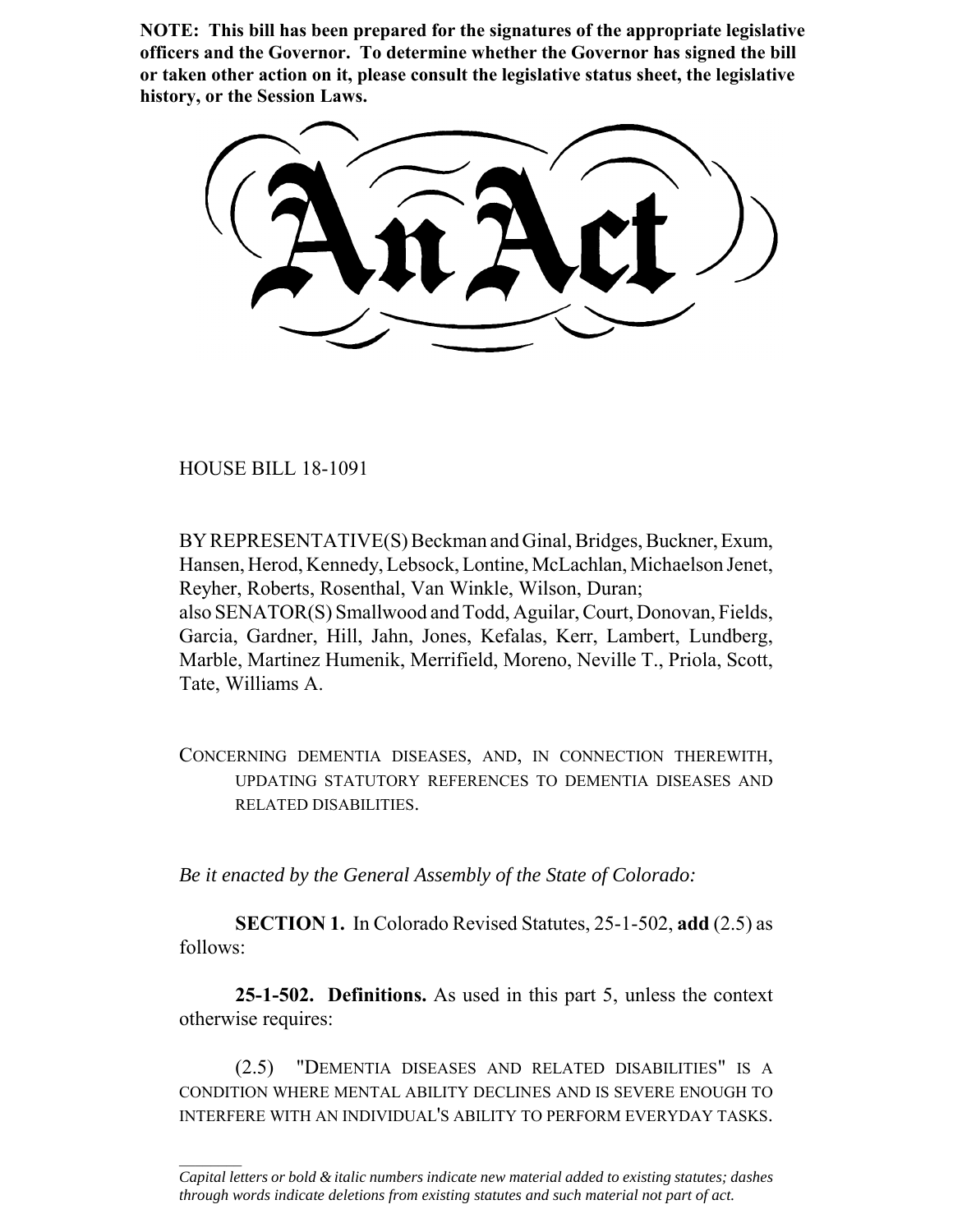DEMENTIA DISEASES AND RELATED DISABILITIES INCLUDES ALZHEIMER'S DISEASE, MIXED DEMENTIA,LEWY BODIES DEMENTIA, VASCULAR DEMENTIA, FRONTOTEMPORAL DEMENTIA, AND OTHER TYPES OF DEMENTIA.

**SECTION 2.** In Colorado Revised Statutes, 25.5-4-103, **add** (5.5) as follows:

**25.5-4-103. Definitions.** As used in this article 4 and articles 5 and 6 of this title 25.5, unless the context otherwise requires:

(5.5) "DEMENTIA DISEASES AND RELATED DISABILITIES" HAS THE SAME MEANING SET FORTH IN SECTION 25-1-502 (2.5).

**SECTION 3.** In Colorado Revised Statutes, 25.5-5-207, **amend**  $(1)(a)(II)$  as follows:

**25.5-5-207. Adult dental benefit - adult dental fund - creation legislative declaration.** (1) (a) The general assembly finds that:

(II) Research has shown that untreated oral health conditions negatively affect a person's overall health and that gum disease has been linked to diabetes, heart disease, strokes, kidney disease, Alzheimer's disease DEMENTIA DISEASES AND RELATED DISABILITIES, and even behavioral or mental health disorders;

**SECTION 4.** In Colorado Revised Statutes, 25.5-6-104, **amend**  $(3)(d)$  introductory portion and  $(3)(d)(IV)$  as follows:

**25.5-6-104. Long-term care placements - comprehensive and uniform client assessment instrument - report - legislative declaration - definitions - repeal.** (3) (d) The state department, through rules, shall develop and implement no later than July 1, 1991, a uniform long-term care client needs assessment instrument for all individuals needing long-term care. The instrument shall be used as part of the comprehensive and uniform client assessment process to be established in accordance with  $\frac{\partial^2 f}{\partial x^2}$ of this subsection  $(3)$  SUBSECTION  $(3)(a)$  OF THIS SECTION and shall serve the following functions:

(IV) To disclose the need for more intensive needs assessments in areas such as nutrition, adult protection, dementia DISEASES AND RELATED

PAGE 2-HOUSE BILL 18-1091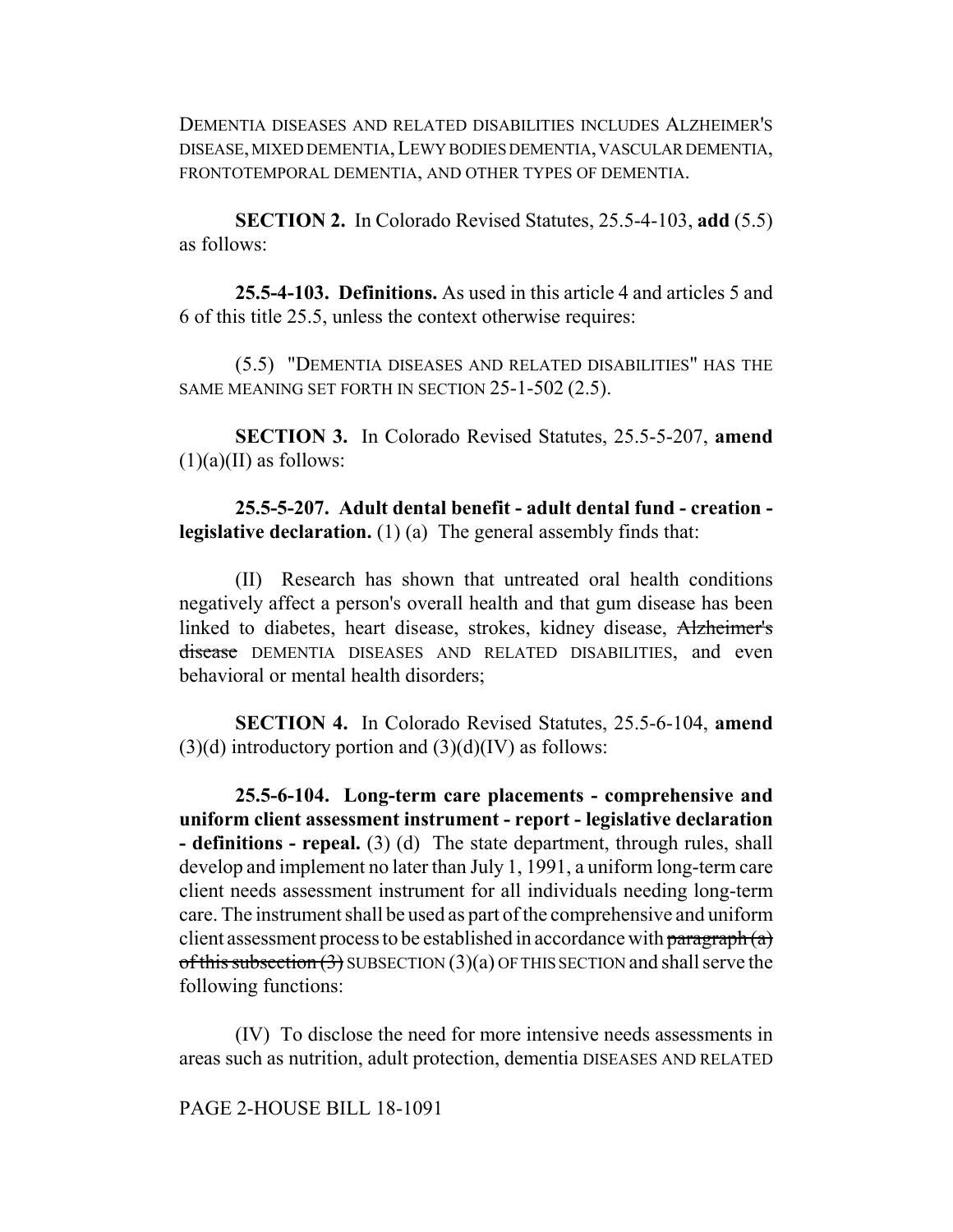DISABILITIES, and mental health;

**SECTION 5.** In Colorado Revised Statutes, 25.5-6-202, **amend** (6) introductory portion,  $(6)(b)$ , and  $(9)(b.3)(II)$  as follows:

**25.5-6-202. Providers - nursing facility provider reimbursement - rules.** (6) Subject to available moneys MONEY and the priority of the uses of the provider fees as established in section 25.5-6-203 (2)(b), in addition to the reimbursement rate components pursuant to subsections (1) to (5) of this section, the state department shall make a supplemental medicaid payment to nursing facility providers who have residents who have moderately to very severe mental health conditions, cognitive dementia DISEASES AND RELATED DISABILITIES, or acquired brain injury as follows:

(b) A supplemental medicaid payment shall be made to nursing facility providers who serve residents with severe cognitive dementia DISEASES AND RELATED DISABILITIES or acquired brain injury. The state department shall calculate the payment based upon the resident's cognitive assessment established in rules adopted by the state board. The state department shall compute this payment annually as of July 1, 2009, and each July 1 thereafter, and it shall be not less than one percent of the statewide average per diem rate for the combined rate components determined under subsections (1) to (4) of this section.

(9) (b.3) (II) If it is determined by the state department that the case-mix reimbursement includes a factor for nursing facility providers who serve residents with severe cognitive dementia DISEASES AND RELATED DISABILITIES or acquired brain injury, the state department may eliminate the supplemental medicaid payment to those providers who serve residents with severe cognitive dementia DISEASES AND RELATED DISABILITIES or acquired brain injury.

**SECTION 6.** In Colorado Revised Statutes, 25.5-6-203, **amend**  $(2)(b)(IV)$  as follows:

**25.5-6-203. Nursing facilities - provider fees - federal waiver fund created - rules.** (2) (b) (IV) Following the payment of the amounts described in subparagraphs (I) to (III) of this paragraph (b) SUBSECTIONS  $(2)(b)(I)$  TO  $(2)(b)(III)$  OF THIS SECTION, the moneys MONEY remaining in the fund shall be subject to federal matching as authorized under federal law

## PAGE 3-HOUSE BILL 18-1091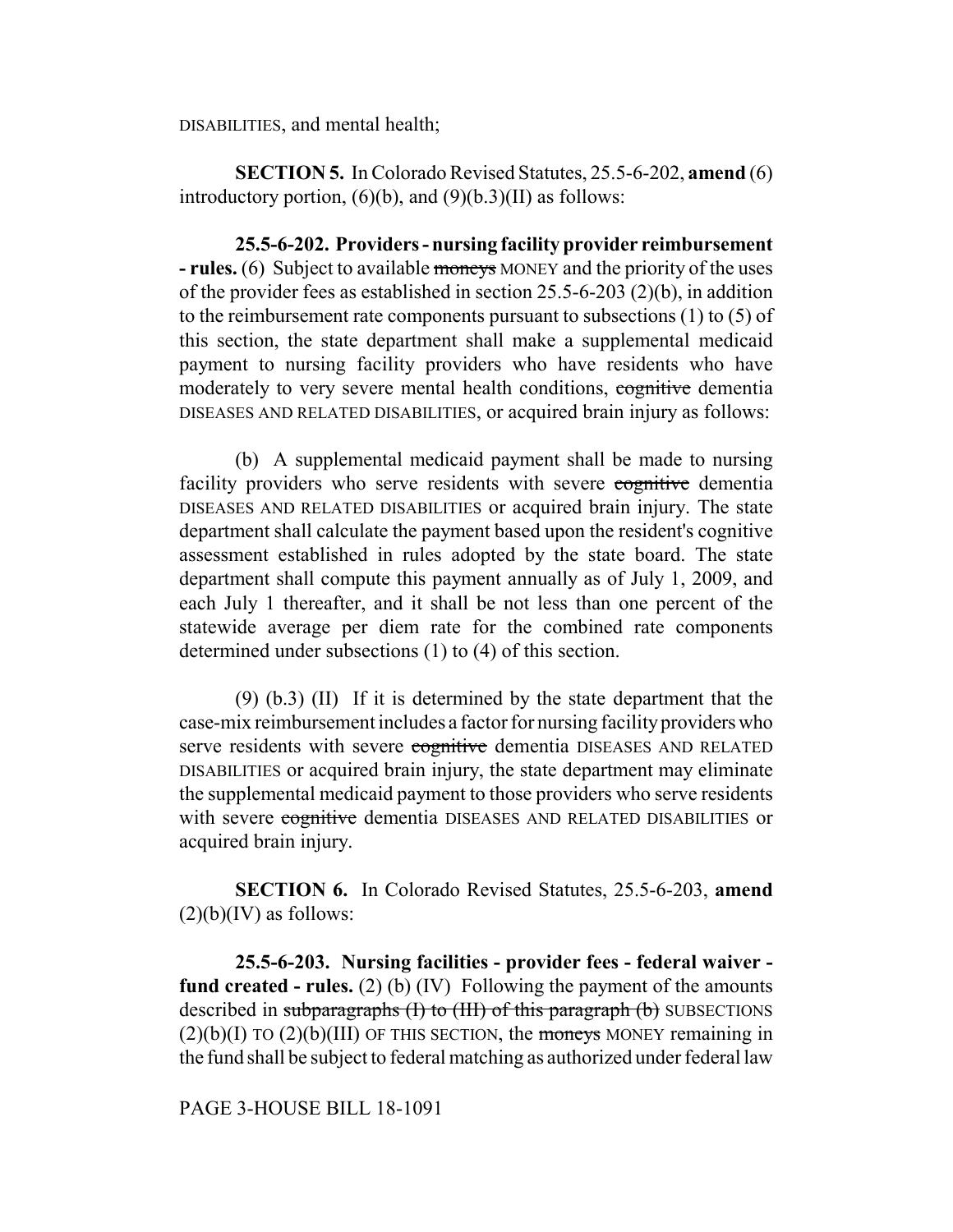and subject to annual appropriation by the general assembly for the purpose of paying the supplemental medicaid payments ESTABLISHED UNDER SECTION 25.5-6-202 (6) for residents who have moderately to very severe mental health conditions, cognitive dementia DISEASES AND RELATED DISABILITIES, or acquired brain injury. established under section 25.5-6-202  $(6)$ .

**SECTION 7.** In Colorado Revised Statutes, 25.5-6-603, **amend**  $(1)(a)$  as follows:

**25.5-6-603. Definitions.** As used in this part 6, unless the context otherwise requires:

(1) "Eligible person" means a person:

(a) Who has a primary diagnosis of a major mental health disorder, as such term is defined in the diagnostic and statistical manual of mental disorders used by the mental health profession, and includes schizophrenic, paranoid, major affective, and schizoaffective disorders, and atypical psychosis, but does not include dementia including Alzheimer's disease or related disorders DISEASES AND RELATED DISABILITIES;

**SECTION 8.** In Colorado Revised Statutes, 10-16-102, **add** (16.5) as follows:

**10-16-102. Definitions.** As used in this article 16, unless the context otherwise requires:

(16.5) "DEMENTIA DISEASES AND RELATED DISABILITIES" IS A CONDITION WHERE MENTAL ABILITY DECLINES AND IS SEVERE ENOUGH TO INTERFERE WITH AN INDIVIDUAL'S ABILITY TO PERFORM EVERYDAY TASKS. DEMENTIA DISEASES AND RELATED DISABILITIES INCLUDES ALZHEIMER'S DISEASE, MIXED DEMENTIA,LEWY BODIES DEMENTIA, VASCULAR DEMENTIA, FRONTOTEMPORAL DEMENTIA, AND OTHER TYPES OF DEMENTIA.

**SECTION 9.** In Colorado Revised Statutes, 10-16-413.5, **amend**  $(1)(a)$  as follows:

**10-16-413.5. Return to home - legislative declaration.** (1) The general assembly hereby finds that:

PAGE 4-HOUSE BILL 18-1091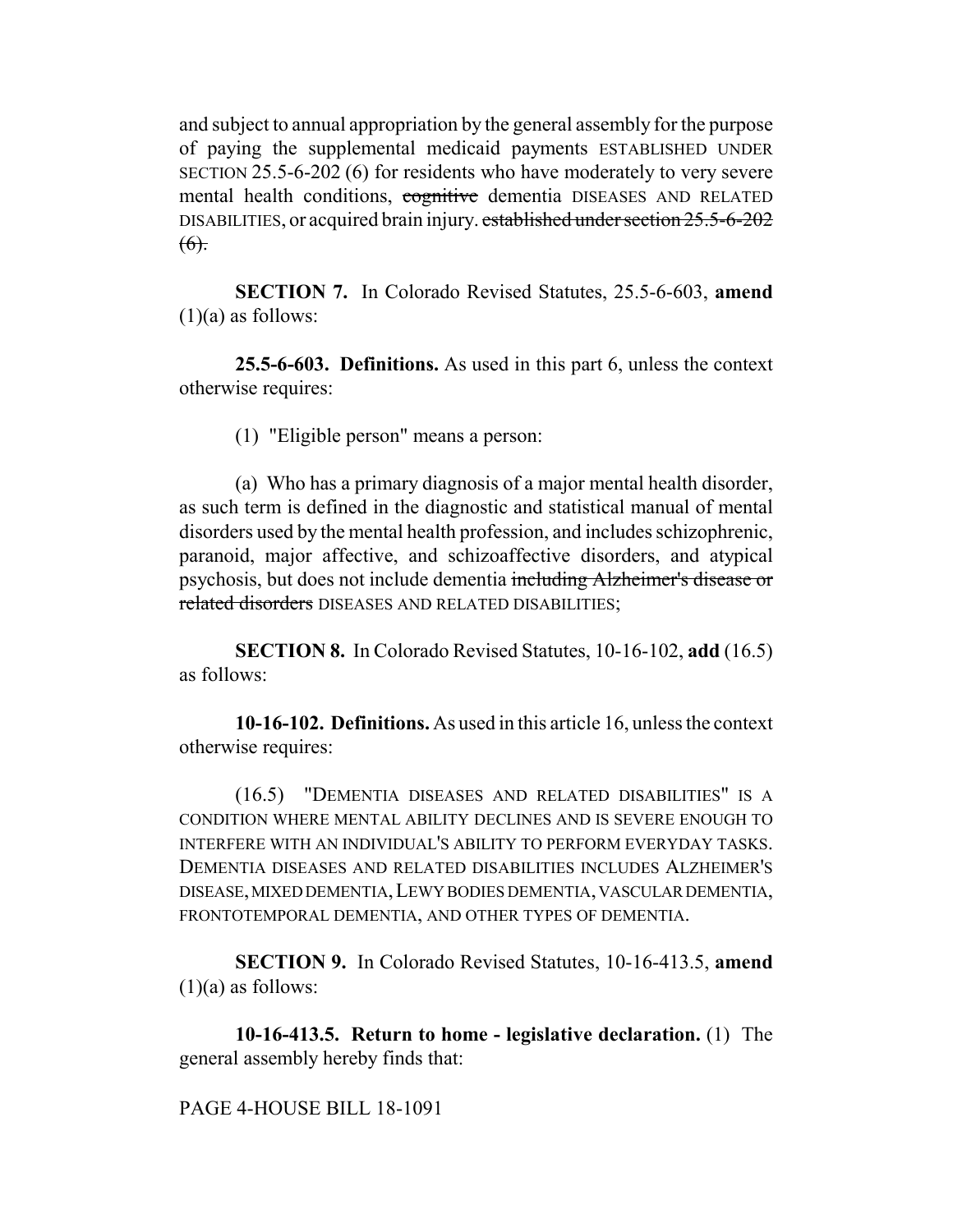(a) As individuals "age-in-place" in their own homes or other settings, they frequently contract with continuing care retirement communities, or assisted living FACILITIES, nursing FACILITIES, or Alzheimer facilities FOR PERSONS WITH DEMENTIA DISEASES AND RELATED DISABILITIES to receive the services they need in order to maximize their independence;

**SECTION 10.** In Colorado Revised Statutes, 10-19-103, **amend** the introductory portion; and **add** (3.5) as follows:

**10-19-103. Definitions.** As used in this article ARTICLE 19, unless the context otherwise requires:

(3.5) "DEMENTIA DISEASES AND RELATED DISABILITIES" HAS THE SAME MEANING SET FORTH IN SECTION 10-16-102 (16.5).

**SECTION 11.** In Colorado Revised Statutes, 10-19-107, **amend**  $(1)(d)$  as follows:

**10-19-107. Performance standards.** (1) A long-term care insurance policy may not:

(d) Exclude coverage for Alzheimer's disease, senile dementia, other organic brain syndromes, or other types of senility diseases DEMENTIA DISEASES AND RELATED DISABILITIES.

**SECTION 12.** In Colorado Revised Statutes, 12-43-201, **add** (1.6) as follows:

**12-43-201. Definitions.** As used in this article 43, unless the context otherwise requires:

(1.6) "DEMENTIA DISEASES AND RELATED DISABILITIES" HAS THE SAME MEANING SET FORTH IN SECTION 25-1-502 (2.5).

**SECTION 13.** In Colorado Revised Statutes, 12-43-228, **amend** (1) introductory portion,  $(1)(c)$  introductory portion, and  $(1)(c)(I)$  as follows:

**12-43-228. Minimum standards for testing.** (1) Every person licensed, registered, or certified under this article ARTICLE 43 must meet the

PAGE 5-HOUSE BILL 18-1091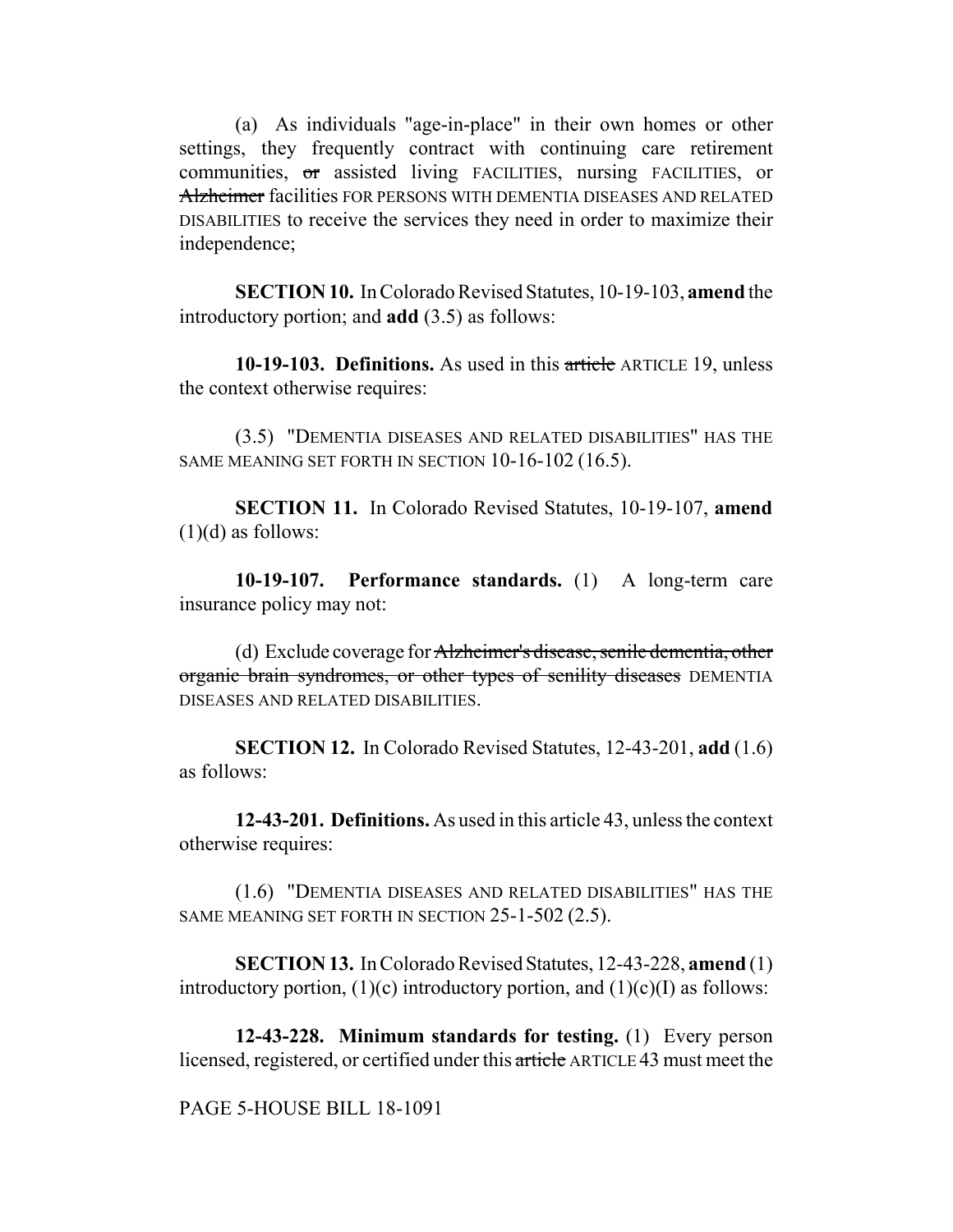minimum professional preparation standards set forth in this section to engage in the administration, scoring, or interpretation of the following levels of psychometric or electrodiagnostic testing:

(c) **Advanced use.** A licensee, registrant, or certificate holder must meet all the requirements of paragraph  $(b)$  of this subsection  $(1)$ SUBSECTION (1)(b) OF THIS SECTION and, in addition, completion, at a regionally accredited university or college certified by the accrediting agency or body to award graduate degrees, of at least one graduate-level course in six of the following areas: Cognition, emotion, attention, sensory-perceptual function, psychopathology, learning, encephalopathy, neuropsychology, psychophysiology, personality, growth and development, projective testing, and neuropsychological testing and completion of one year of experience in advanced use practice under the supervision of a person fully qualified under this paragraph  $(e)$  SUBSECTION  $(1)(c)$  in order to practice projective testing, neuropsychological testing, or use of a battery of three or more tests to:

(I) Determine the presence, nature, causation, or extent of psychosis, dementia DISEASES AND RELATED DISABILITIES, amnesia, cognitive impairment, influence of deficits on competence, and ability to function adaptively;

**SECTION 14.** In Colorado Revised Statutes, 24-32-3404, **amend**  $(2)(a)(II)(E)$  as follows:

**24-32-3404. Strategic action planning group on aging.** (2) (a) The planning group consists of twenty-three voting members appointed by the governor on or before August 1, 2015, as follows:

(II) Five members who represent private, public, and community-based health care and long-term care, service, or support providers for older adults such as representatives of:

(E) Geriatric health care, including Alzheimer care OF PERSONS WITH DEMENTIA DISEASES AND RELATED DISABILITIES, AS DEFINED IN SECTION 25-1-502 (2.5);

**SECTION 15.** In Colorado Revised Statutes, 24-33.5-415.8, **amend** (1), (2)(a), (3)(b)(I), (3)(c), (3)(e), (3)(f), (4) introductory portion, and

## PAGE 6-HOUSE BILL 18-1091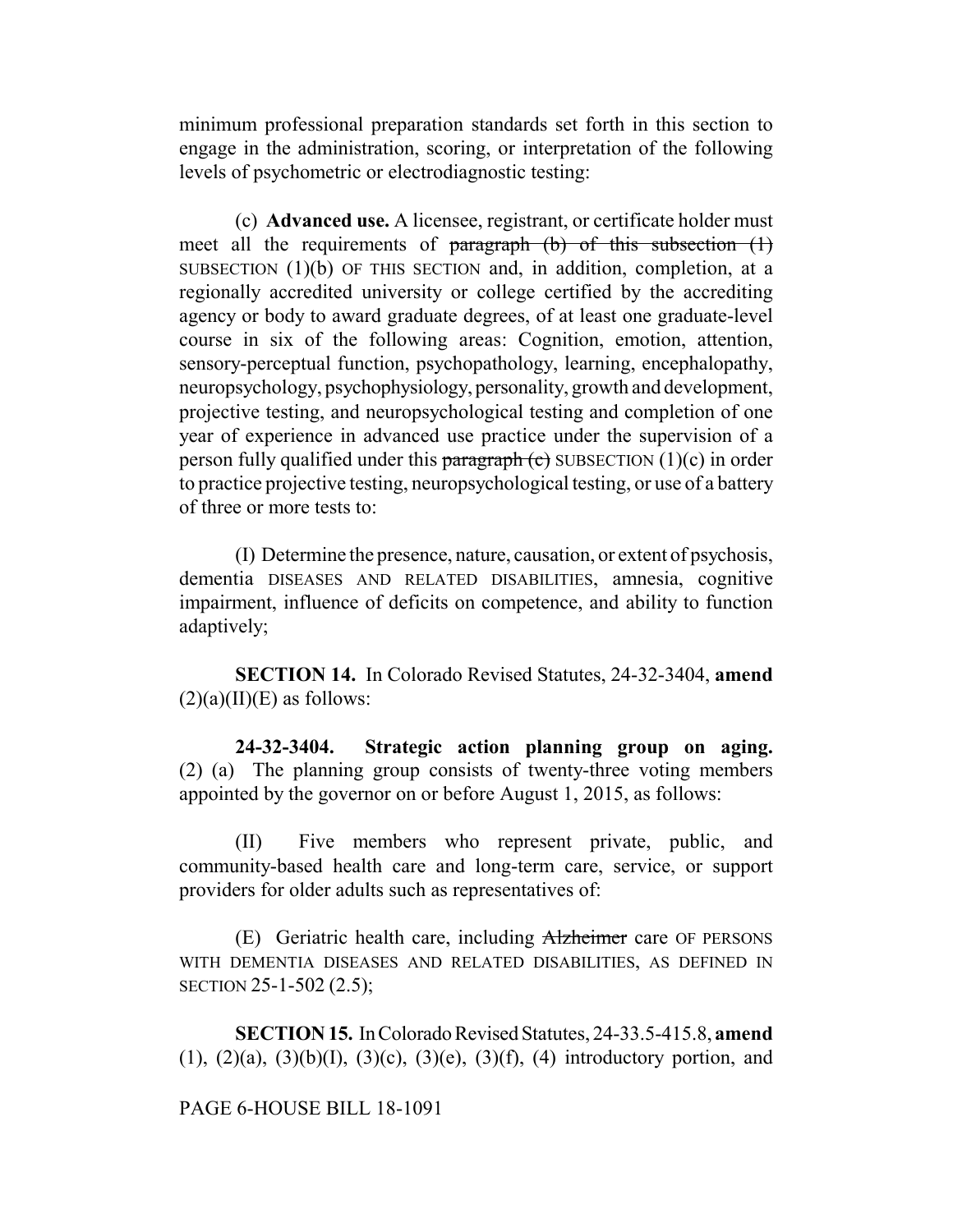$(4)(a)$ ; and **add**  $(2)(a.5)$  as follows:

**24-33.5-415.8. Missing persons alert program - definitions rules.** (1) The general assembly hereby finds that, in the case of a missing senior citizen, or missing person with developmental disabilities, OR MISSING PERSON WITH A DEMENTIA DISEASE AND RELATED DISABILITY, the first few hours are critical in finding the senior citizen or person. with developmental disabilities. To aid in the identification and location of missing senior citizens and missing persons, with developmental disabilities, there is hereby created the missing senior citizen, and missing person with developmental disabilities, AND MISSING PERSON WITH A DEMENTIA DISEASE AND RELATED DISABILITY alert program, referred to in this section as the "program", to be implemented by the bureau. The program shall be a coordinated effort among the bureau, local law enforcement agencies, and the state's public and commercial television and radio broadcasters.

(2) For the purposes of this section:

(a) "Missing person with developmental disabilities" means a person:

(I) Whose whereabouts are unknown;

(II) Whose domicile at the time he or she is reported missing is Colorado;

(III) Who has a verified developmental disability; and

(IV) Whose disappearance poses a credible threat to the safety and health of himself or herself, as determined by a local law enforcement agency. "MISSING PERSON WITH A DEMENTIA DISEASE AND RELATED DISABILITY" MEANS A PERSON:

(I) WHOSE WHEREABOUTS ARE UNKNOWN;

(II) WHOSE DOMICILE AT THE TIME HE OR SHE IS REPORTED MISSING IS COLORADO;

(III) WHO HAS A DEMENTIA DISEASE OR RELATED DISABILITY, AS

PAGE 7-HOUSE BILL 18-1091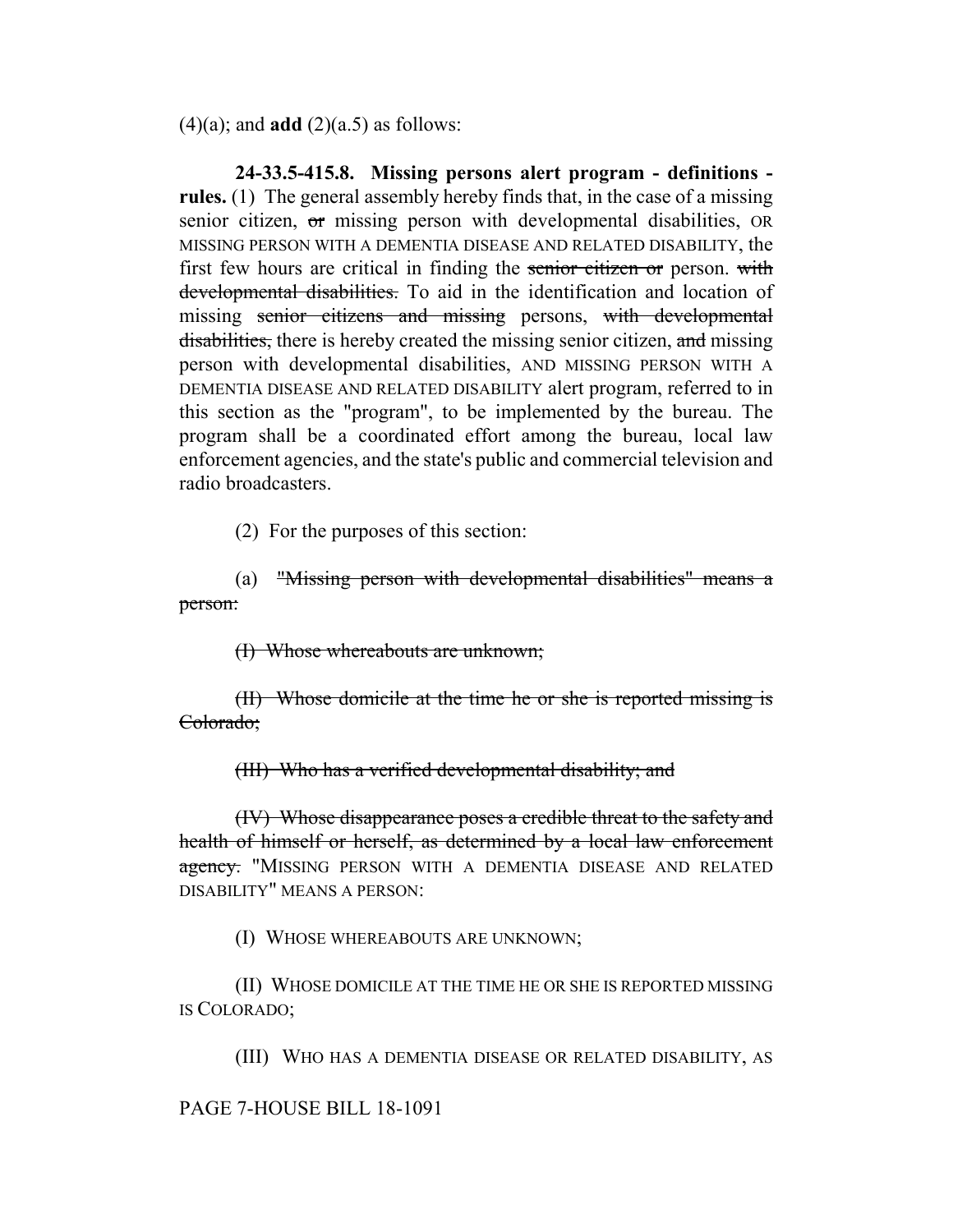DEFINED IN SECTION 25-1-502 (2.5); AND

(IV) WHOSE DISAPPEARANCE POSES A CREDIBLE THREAT TO THE SAFETY AND HEALTH OF THE PERSON, AS DETERMINED BY A LOCAL LAW ENFORCEMENT AGENCY.

(a.5) "MISSING PERSON WITH DEVELOPMENTAL DISABILITIES" MEANS A PERSON:

(I) WHOSE WHEREABOUTS ARE UNKNOWN;

(II) WHOSE DOMICILE AT THE TIME HE OR SHE IS REPORTED MISSING IS COLORADO;

(III) WHO HAS A VERIFIED DEVELOPMENTAL DISABILITY; AND

(IV) WHOSE DISAPPEARANCE POSES A CREDIBLE THREAT TO THE SAFETY AND HEALTH OF HIMSELF OR HERSELF, AS DETERMINED BY A LOCAL LAW ENFORCEMENT AGENCY.

(3) (b) (I) When a local law enforcement agency receives notice that a senior citizen OR PERSON WITH A DEMENTIA DISEASE AND RELATED DISABILITY is missing, the agency shall require the senior citizen's PERSON'S family or legal guardian to provide documentation of the senior citizen's PERSON'S impaired mental condition. The agency may follow a procedure established by rule to verify the senior citizen PERSON is missing and has an impaired mental condition. Once the local law enforcement agency verifies the senior citizen PERSON is missing and has a verified impaired mental condition, the local law enforcement agency may notify the bureau.

(c) When notified by a local law enforcement agency that a senior citizen OR PERSON WITH A DEMENTIA DISEASE AND RELATED DISABILITY is missing and has a verified impaired mental condition, or a person with DOCUMENTED developmental disabilities is missing, the bureau shall confirm the accuracy of the information and then issue an alert.

(e) The alert shall include all appropriate information from the local law enforcement agency that may assist in the safe recovery of the missing senior citizen or missing person with developmental disabilities and a statement instructing anyone with information related to the missing senior

## PAGE 8-HOUSE BILL 18-1091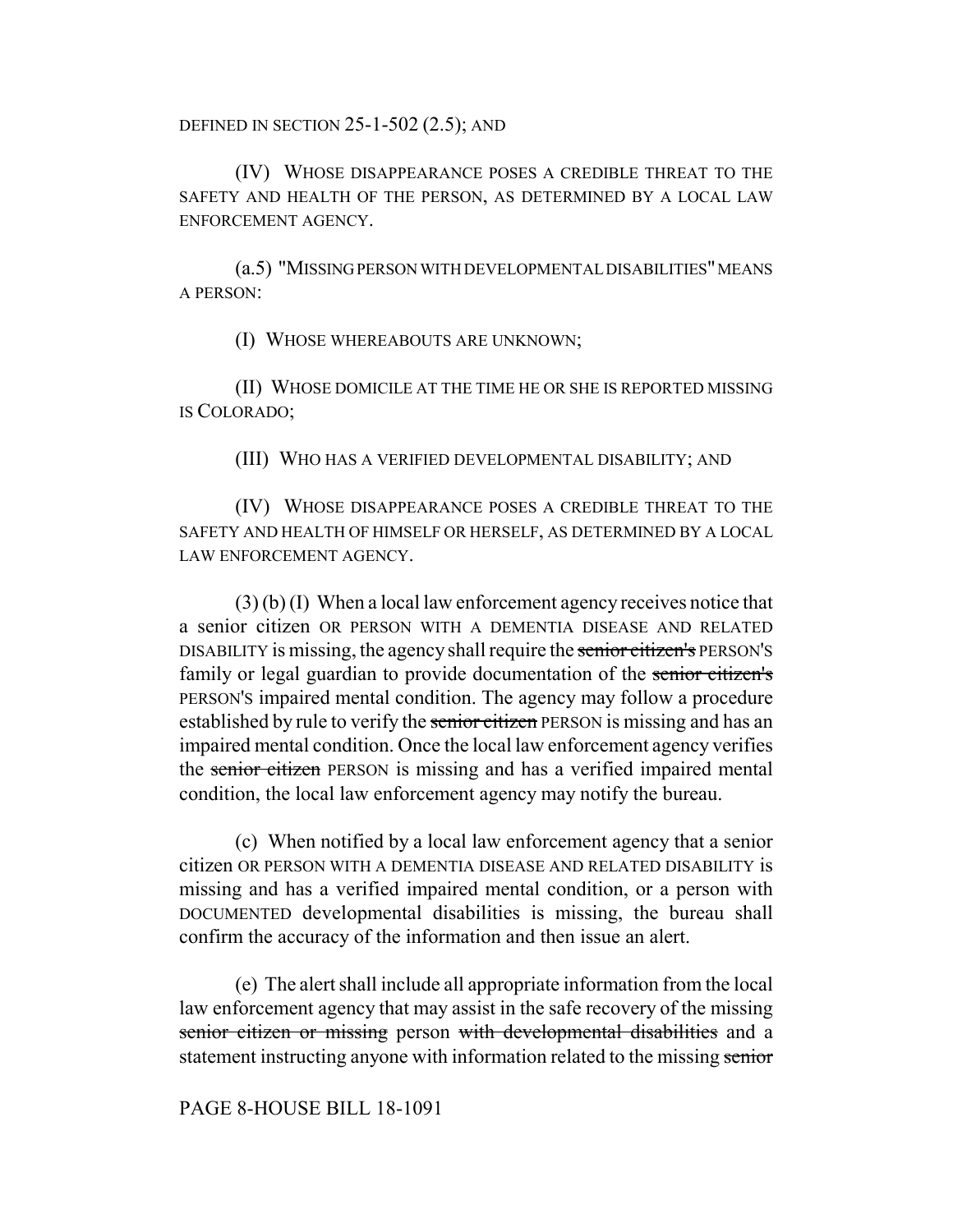citizen or missing person with developmental disabilities to contact his or her local law enforcement agency.

(f) The alert shall be cancelled upon bureau notification that the missing senior citizen or missing person with developmental disabilities has been found or at the end of the notification period, whichever occurs first. A local law enforcement agency that locates a missing senior citizen or missing person with developmental disabilities who is the subject of an alert shall notify the bureau as soon as possible that the missing senior citizen or missing person with developmental disabilities has been located.

(4) The executive director of the department of public safety shall promulgate rules in accordance with the "State Administrative Procedure Act", article 4 of this title TITLE 24, for the implementation of the program. The rules shall include, but need not be limited to:

(a) Procedures for a local law enforcement agency to use to verify whether a senior citizen, or person with developmental disabilities, OR PERSON WITH A DEMENTIA DISEASE AND RELATED DISABILITY is missing and to verify whether a senior citizen OR PERSON WITH A DEMENTIA DISEASE AND RELATED DISABILITY has an impaired mental condition or WHETHER a person has a developmental disability and the circumstances under which the agency shall report the missing senior citizen or missing person with developmental disabilities to the bureau;

**SECTION 16.** In Colorado Revised Statutes, **amend** 23-21-701 as follows:

**23-21-701. Legislative declaration.** To foster the health, welfare, and safety of the people of this state and to facilitate the research and treatment of Alzheimer's and related diseases DEMENTIA DISEASES AND RELATED DISABILITIES, it is declared to be the policy of this state to achieve the maximum practical degree of care and treatment for persons suffering from Alzheimer's and related diseases DEMENTIA DISEASES AND RELATED DISABILITIES.

**SECTION 17.** In Colorado Revised Statutes, 23-21-702, **amend** (1) as follows:

**23-21-702. Definitions.** As used in this part 7, unless the context

PAGE 9-HOUSE BILL 18-1091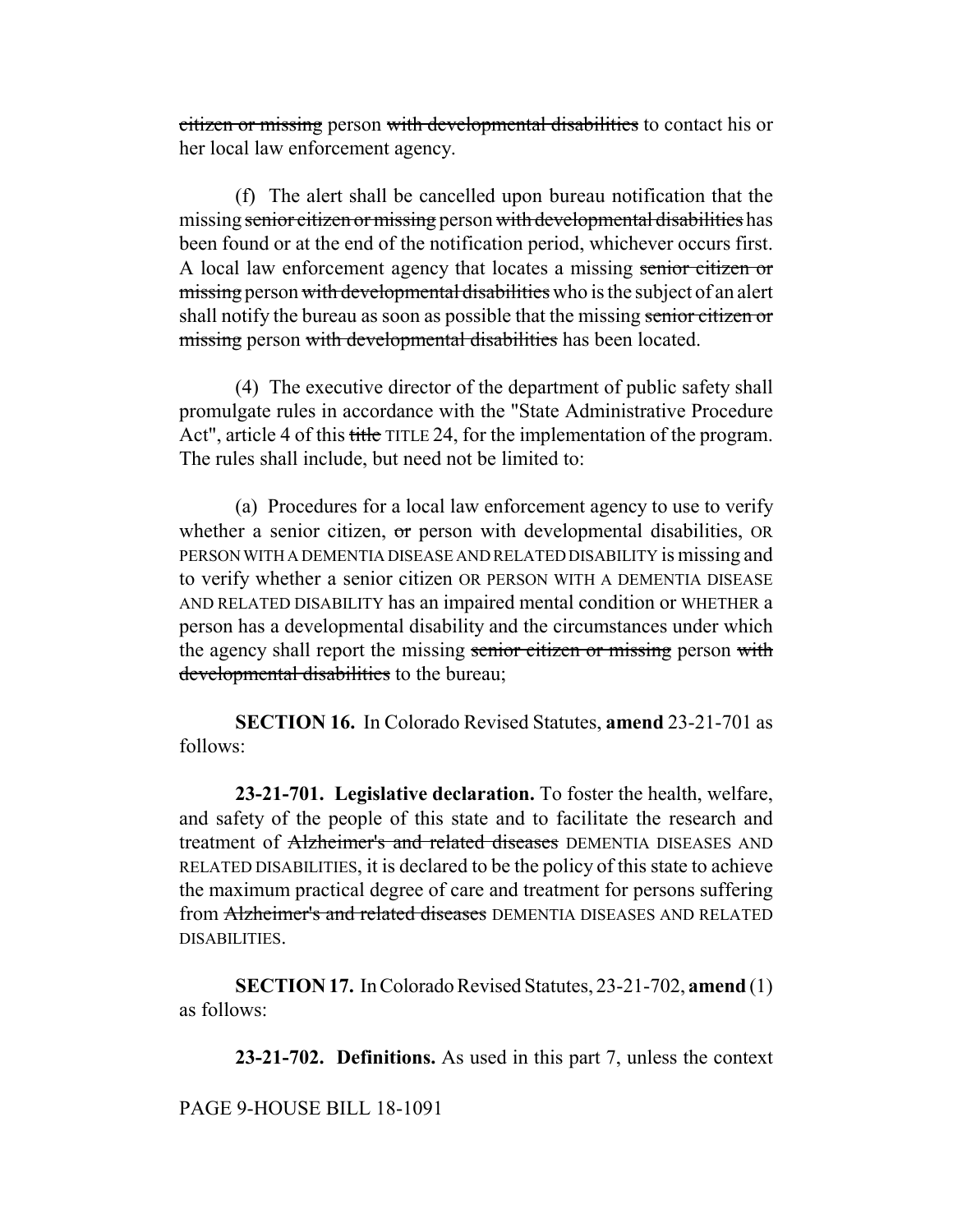otherwise requires:

(1) "Alzheimer's disease" means the neurological disorder in which the death of brain cells causes memory loss and cognitive decline "DEMENTIA DISEASES AND RELATED DISABILITIES" HAS THE SAME MEANING SET FORTH IN SECTION 25-1-502 (2.5).

**SECTION 18.** In Colorado Revised Statutes, **amend** 23-21-703 as follows:

**23-21-703. Center created.** There is established the Alzheimer's disease DEMENTIA DISEASES AND RELATED DISABILITIES treatment and research center within the university of Colorado school of medicine. The treatment center must use existing facilities and staff of the university of Colorado school of medicine and may establish programs for the care and treatment of persons suffering from Alzheimer's disease DEMENTIA DISEASES AND RELATED DISABILITIES as programs are needed. The treatment center may assist on a continuing basis those persons who require continuing treatment for Alzheimer's disease DEMENTIA DISEASES AND RELATED DISABILITIES but who are unable to pay for the entire cost of the services despite the existence of various types of hospital and medical insurance, medicare, medicaid, and other government assistance programs, and private charitable assistance.

**SECTION 19.** In Colorado Revised Statutes, 23-21-704, **amend**  $(1)(b)$ ,  $(1)(c)$ ,  $(1)(d)$ ,  $(1)(e)$ , and  $(1)(f)$  as follows:

**23-21-704. Duties of the school of medicine.** (1) The school of medicine shall:

(b) Assist in the development and expansion of programs for the care and treatment of persons suffering from Alzheimer's disease DEMENTIA DISEASES AND RELATED DISABILITIES, including home care and medical procedures designed to provide maximum control over the disease DISEASES AND DISABILITIES;

(c) Extend financial assistance to persons suffering from Alzheimer's disease DEMENTIA DISEASES AND RELATED DISABILITIES to obtain efficacious agents of control for use in hospital and medical facilities and in the home;

## PAGE 10-HOUSE BILL 18-1091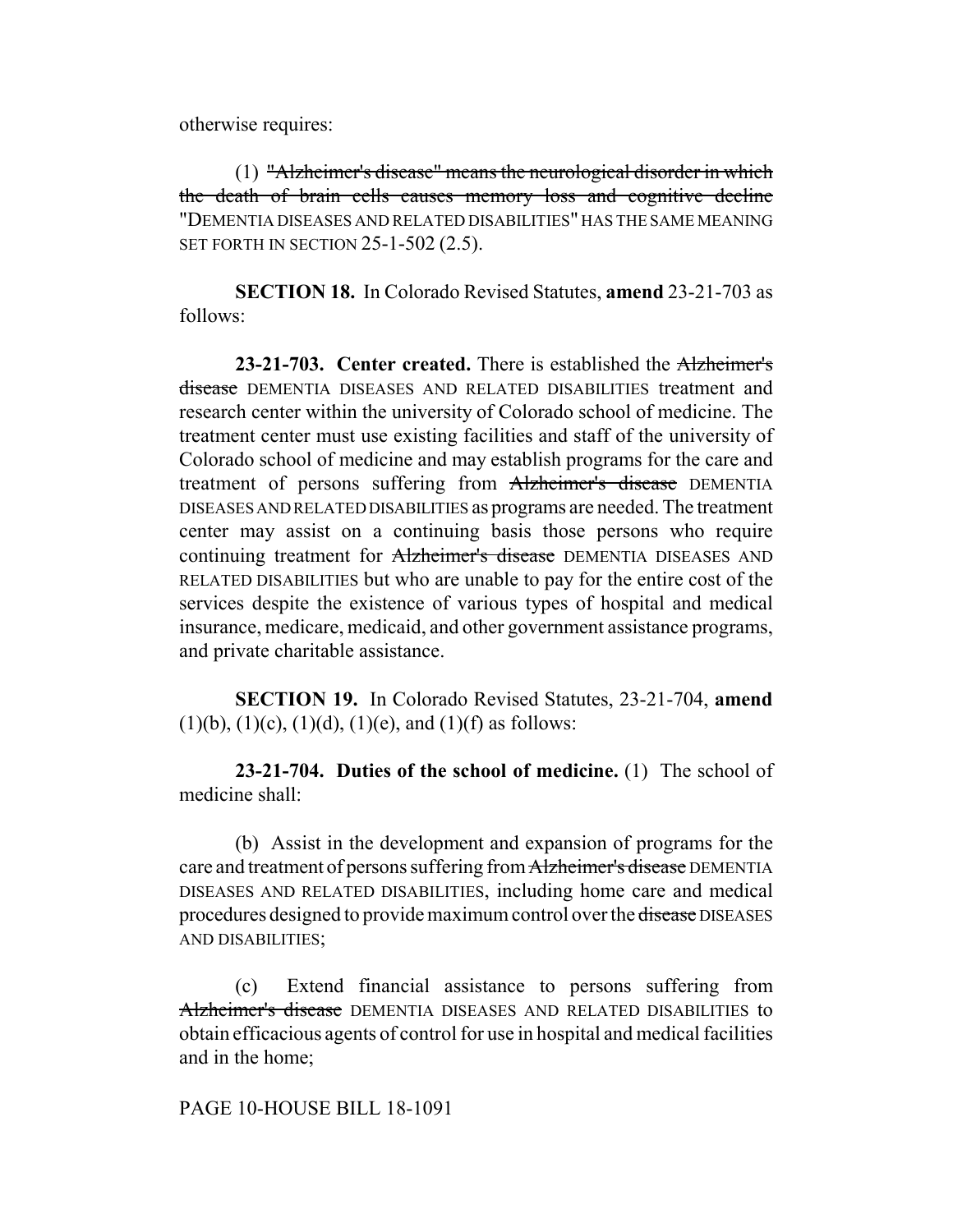(d) Institute and carry on educational programs for the detection of Alzheimer's disease DEMENTIA DISEASES AND RELATED DISABILITIES in the community and for the counseling of individuals and families;

(e) Conduct educational programs for physicians, hospitals, county and district public health agencies, and the public concerning the methods of care and treatment for persons suffering from the disease DEMENTIA DISEASES AND RELATED DISABILITIES; and

(f) Establish research programs to promote scientific inquiry into the causes and the possible cure or alleviation of the suffering of victims of Alzheimer's disease PERSONS WITH DEMENTIA DISEASES AND RELATED DISABILITIES.

**SECTION 20. Act subject to petition - effective date.** This act takes effect at 12:01 a.m. on the day following the expiration of the ninety-day period after final adjournment of the general assembly (August 8, 2018, if adjournment sine die is on May 9, 2018); except that, if a referendum petition is filed pursuant to section 1 (3) of article V of the state constitution against this act or an item, section, or part of this act within such period, then the act, item, section, or part will not take effect unless